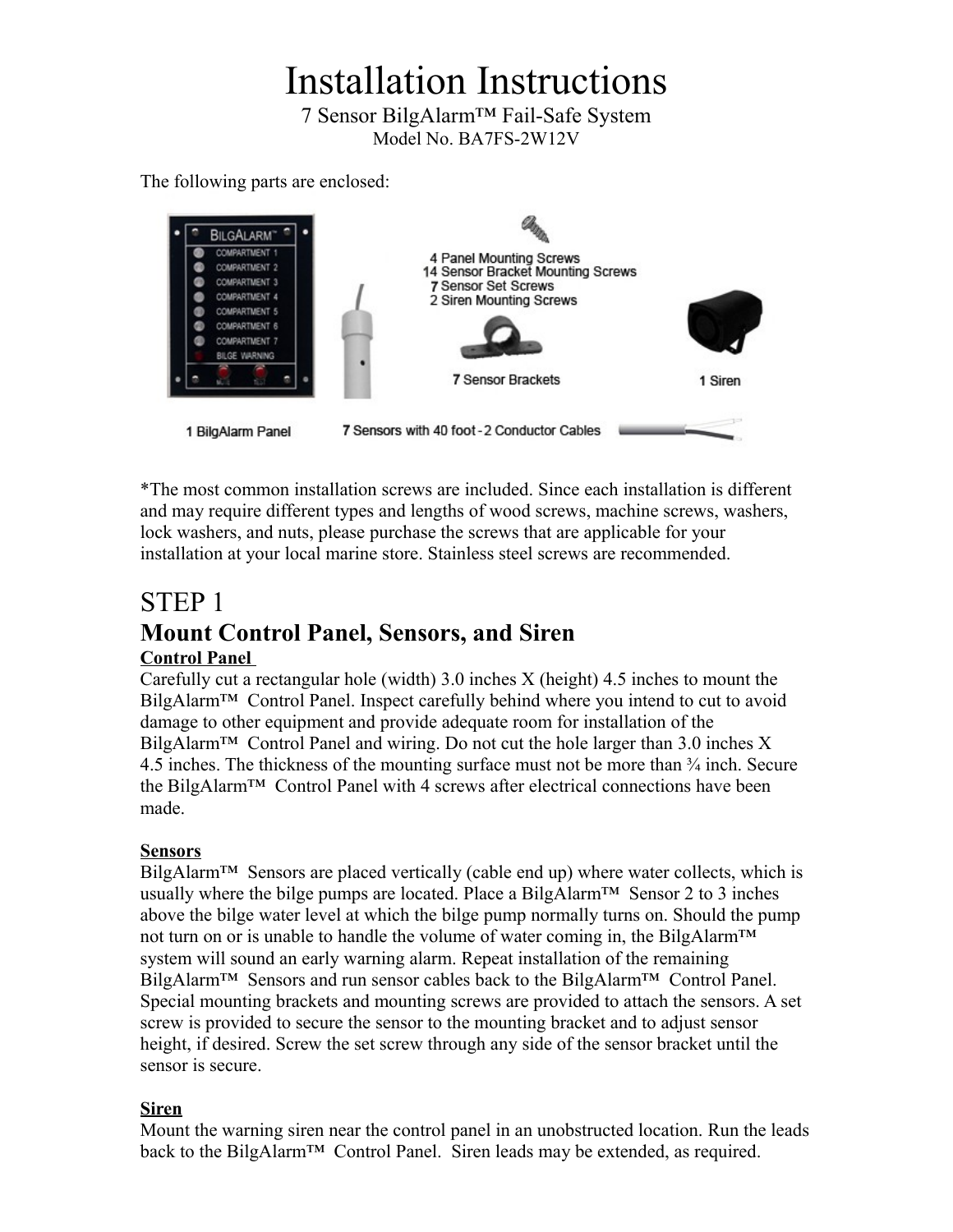# STEP 2

### **Wire Sensors, Siren to the Control Panel** *Model BA7FS-2W12V*



### **Sensors**

Attach the two leads of each sensor to the appropriate sensor terminal strip. The terminals are marked for each sensor. See wiring diagram to the left. Be sure to put the proper color wire in the proper terminal strip hole. Tighten securely, but do not over tighten.

### **Siren**

Attach the two leads of the siren to the control panel paying attention to polarity. See wiring diagram to the left. Be sure to connect the red and black wires correctly. Tighten securely, but do not over tighten.

**Note:** Additional sirens and an optional strobe light may also be added, as long as the total load does not exceed the BilgAlarm™ two ampere (2 AMP) rated output.

### **Strobe Light (Optional)**

Attach the two leads of the strobe light to the siren terminals on the control panel, paying attention to polarity. Connect the negative lead (black) to - and the positive lead (red) to  $+$ on the siren output terminal strip. The strobe light will turn off if the siren is muted, but the bilge warning light will continue to flash until all bilge warnings have been corrected. STEP 3